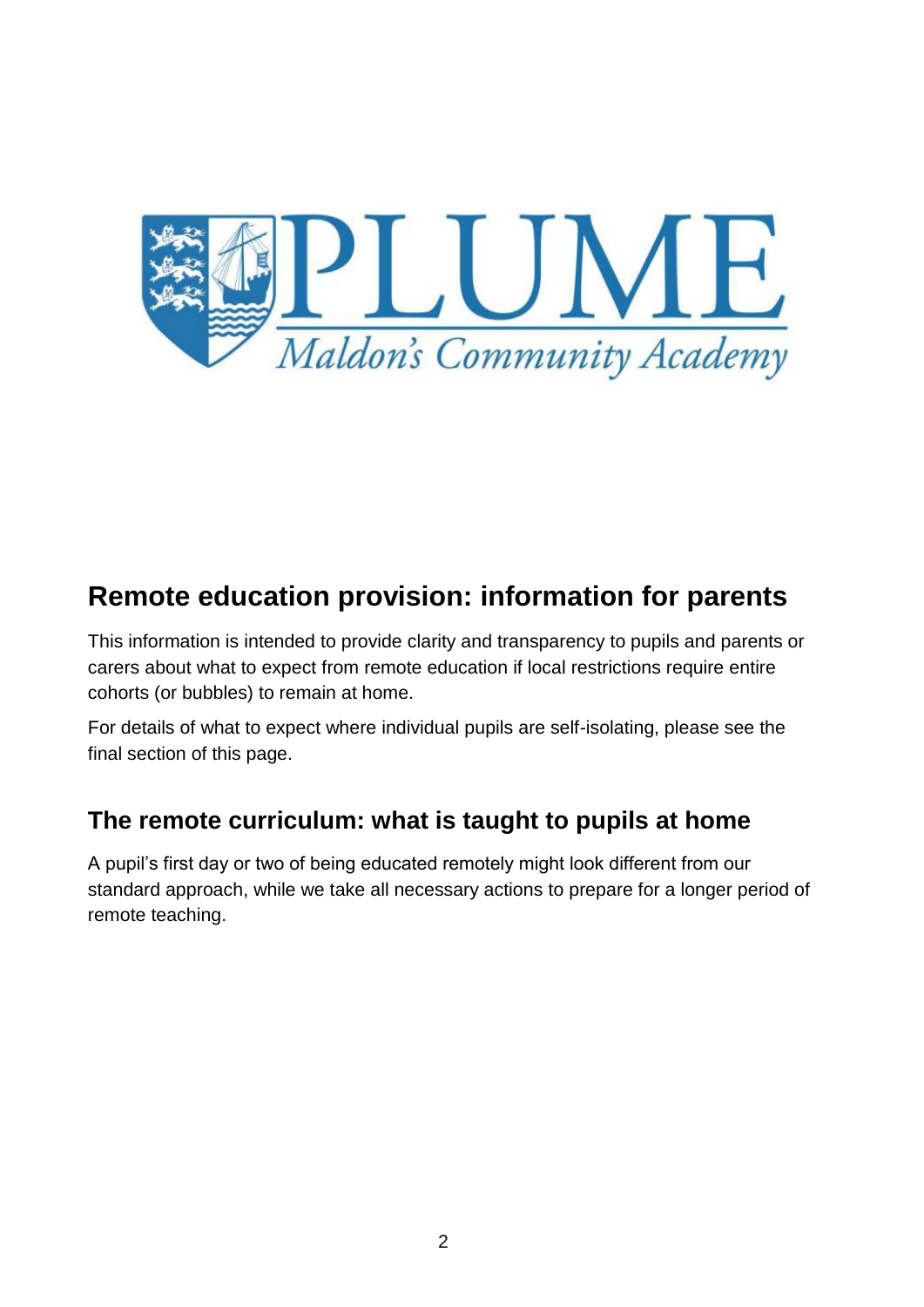### **What should my child expect from immediate remote education in the first day or two of pupils being sent home?**

In this section, please describe briefly what remote education provision you will make available immediately. This may include, for example, sending pupils home with workbooks to complete independently in the first instance.

We will switch to remote, live lessons with immediate effect – the academy has been preparing the technical requirements for this eventuality since September. Students will follow their normal school timetable, with lessons be delivered online by the class teacher. The normal school curriculum will be followed, with minor adaptations where the transfer to online learning make this necessary.

Students will be taught in their usual class groupings – there will be no mass teaching. In the overwhelming majority of cases, lessons will involve live teaching. Where necessary, such as in the case of a short teacher absence, recorded lessons or other relevant work, including resources provided by Oak National Academy will be set either in the relevant Microsoft Teams class area, or, if technical issues prevent this, via Show My Homework. For longer absences, an alternative member of staff will be allocated to teach the group or students will be re-allocated to another class being taught at the same time.

Students will be able to see scheduled live lessons on their calendar in Microsoft Teams. If there are unforeseen technical issues, teachers will post details of tasks for students to complete on Show My Homework whilst our team of IT Technicians work to solve the problem. Students should expect work for each lesson on their timetable each day.

### **Following the first few days of remote education, will my child be taught broadly the same curriculum as they would if they were in schoo**

We teach the same curriculum remotely as we do in school wherever possible and appropriate – this is primarily facilitated by students being taught in the same groupings as they are in school, and by the same teacher. However, we may need to make some adaptations in some subjects. For example, the practical element of some subjects may be adapted to suit remote learning, primarily for health and safety and resource reasons.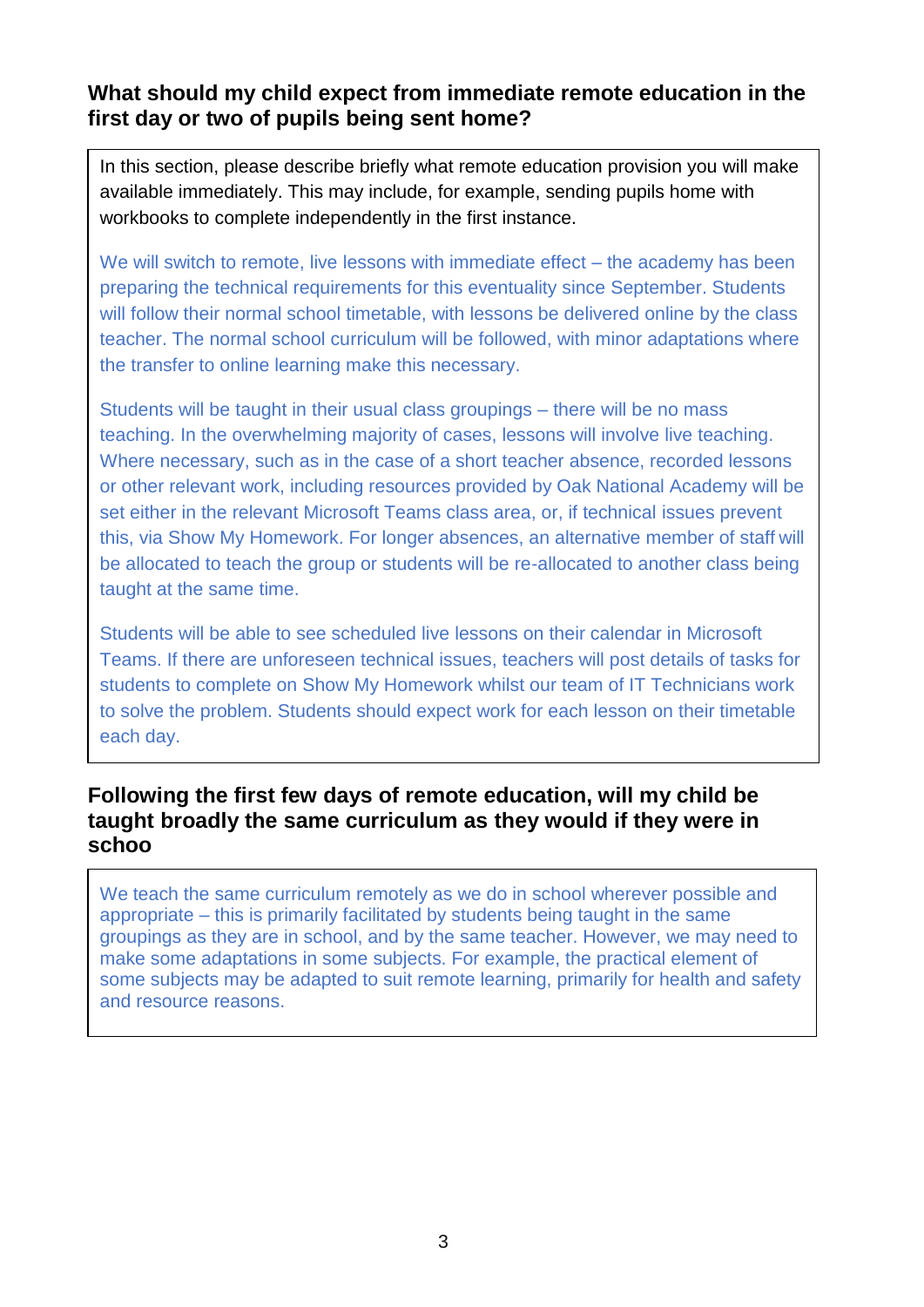# **Remote teaching and study time each day**

## **How long can I expect work set by the school to take my child each day?**

We expect that remote education (including remote teaching and independent work) will take pupils broadly the following number of hours each day:

| Secondary school-aged pupils not<br>working towards formal qualifications<br>this year | Secondary school-aged pupils not<br>working towards formal qualifications<br>this year will have a core offer of<br>approximately five hours, which the<br>student may elect to extend by<br>participating in super-curricular<br>activities. The core five hours will<br>comprise: |
|----------------------------------------------------------------------------------------|-------------------------------------------------------------------------------------------------------------------------------------------------------------------------------------------------------------------------------------------------------------------------------------|
|                                                                                        | a twenty-minute daily form time<br>incorporating a range of<br>activities designed to enhance<br>students' personal<br>development and sense of<br>cultural capital.                                                                                                                |
|                                                                                        | a weekly whole-year group<br>virtual assembly, held during<br>form time.                                                                                                                                                                                                            |
|                                                                                        | five live or recorded lessons of<br>approximately 45 minutes<br>each, following their usual<br>timetable and curriculum.                                                                                                                                                            |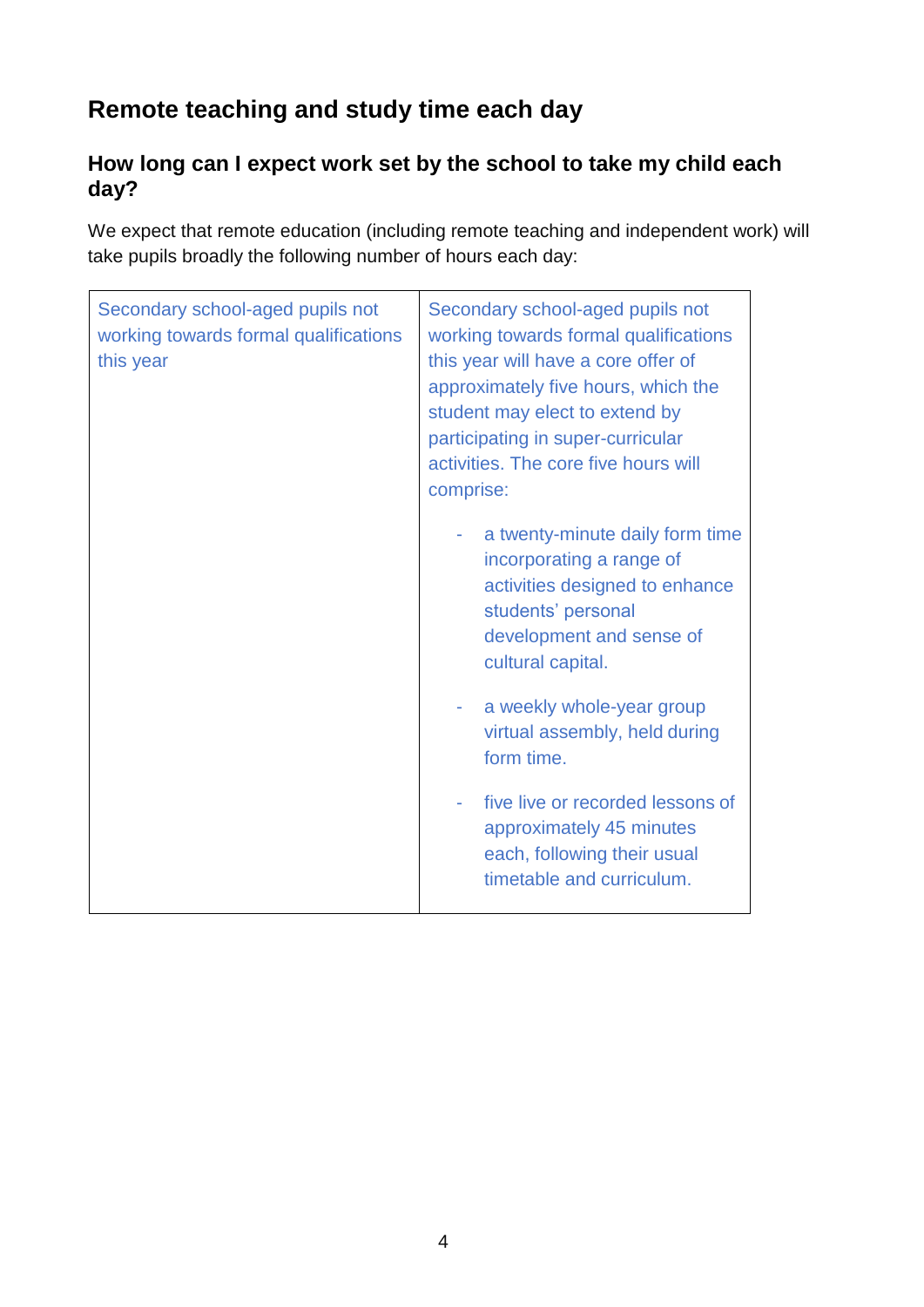|                                                                                    | follow-up and home learning<br>activities related to the<br>student's learning in class.<br>encouragement to engage in<br>super-curricular activities, such<br>as Accelerated Reader and<br>additional learning experiences<br>offered by a range of<br>platforms, including Oak<br><b>National Academy, BBC</b><br>televised provision and<br><b>National Theatre online</b><br>performances. Such activities<br>are above and beyond<br>standard curriculum provision<br>and the core offer of five hours.                                                                                                                                                  |
|------------------------------------------------------------------------------------|---------------------------------------------------------------------------------------------------------------------------------------------------------------------------------------------------------------------------------------------------------------------------------------------------------------------------------------------------------------------------------------------------------------------------------------------------------------------------------------------------------------------------------------------------------------------------------------------------------------------------------------------------------------|
| Secondary school-aged pupils<br>working towards formal qualifications<br>this year | Secondary school-aged pupils<br>working towards formal qualifications<br>this year will have a core offer of<br>approximately five hours, which the<br>student may elect to extend by<br>participating in super-curricular<br>activities. The core five hours will<br>comprise:<br>twenty-minute daily form time<br>incorporating a range of<br>activities designed to enhance<br>students' personal<br>development and sense of<br>cultural capital.<br>a weekly whole-year group<br>virtual assembly, held during<br>form time.<br>five live or recorded lessons of<br>approximately 45 minutes<br>each, following their usual<br>timetable and curriculum. |
|                                                                                    | follow-up and home learning<br>activities related to the                                                                                                                                                                                                                                                                                                                                                                                                                                                                                                                                                                                                      |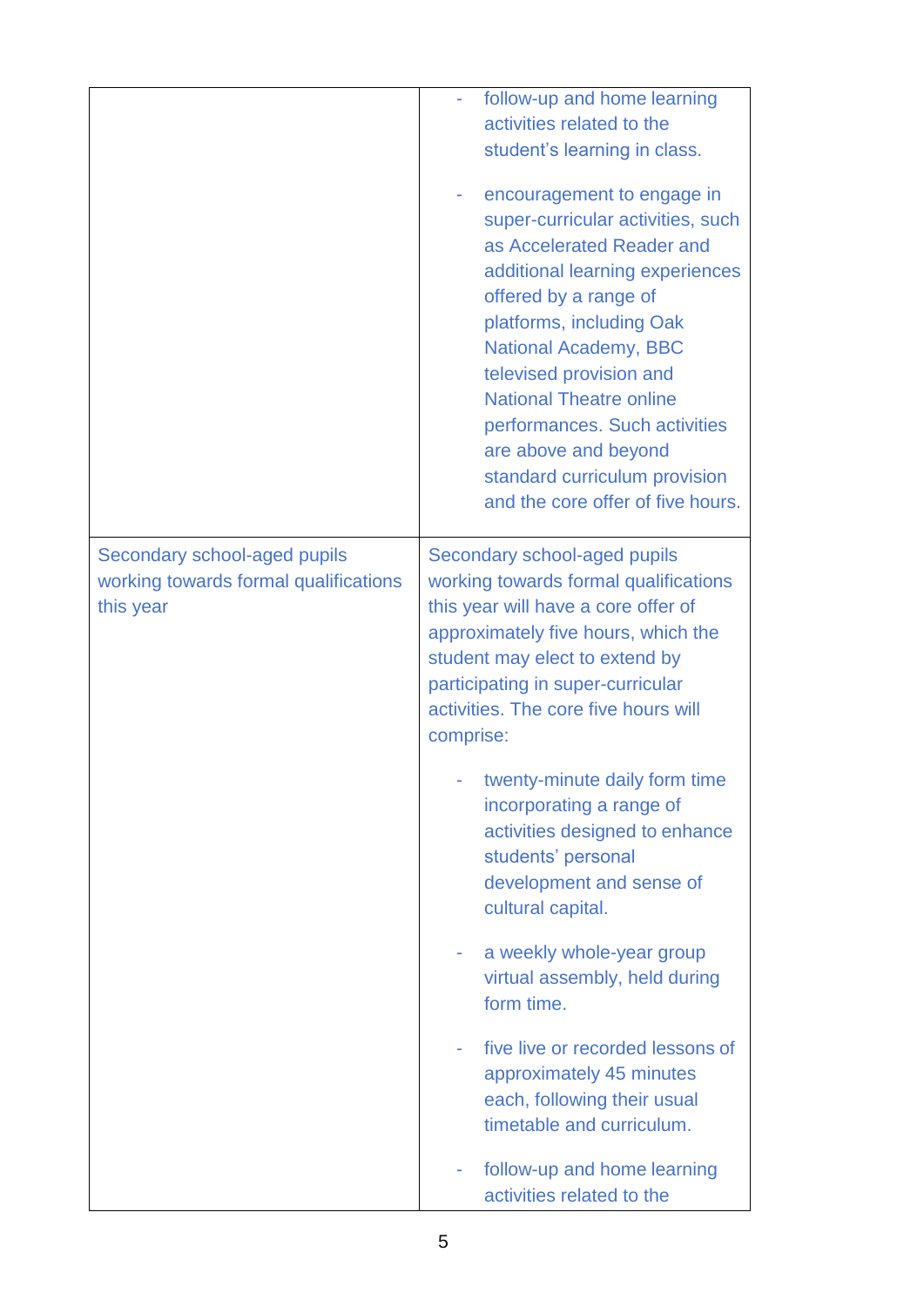|                            | specifications being followed<br>by the students.<br>encouragement to engage in<br>relevant super-curricular<br>activities, such as bespoke<br><b>Saturday revision workshops</b><br>facilitated by Plume Academy<br>and delivered by specialist<br>external providers, BBC<br>Bitesize, lessons offered by<br>Oak National Academy and<br>access to National Theatre<br>performances online. Such<br>activities are above and<br>beyond standard curriculum<br>provision and the core offer of<br>five hours. |
|----------------------------|----------------------------------------------------------------------------------------------------------------------------------------------------------------------------------------------------------------------------------------------------------------------------------------------------------------------------------------------------------------------------------------------------------------------------------------------------------------------------------------------------------------|
| <b>Sixth-Form Students</b> | Sixth-Form students will have a core<br>curriculum offer of approximately five<br>hours, which the student may elect to<br>extend by participating in super-<br>curricular activities. The core five<br>hours will comprise:<br>a weekly hour-long tutorial<br>period containing incorporating<br>a range of activities designed<br>to enhance students' personal<br>development and sense of<br>cultural capital. Support for                                                                                 |
|                            | <b>UCAS and relevant job</b><br>applications is also offered in<br>this time.                                                                                                                                                                                                                                                                                                                                                                                                                                  |
|                            | a regular whole-year group<br>virtual assembly.                                                                                                                                                                                                                                                                                                                                                                                                                                                                |
|                            | the full allocation of teaching<br>periods that a sixth form<br>student would follow were they<br>attending the academy in<br>person.                                                                                                                                                                                                                                                                                                                                                                          |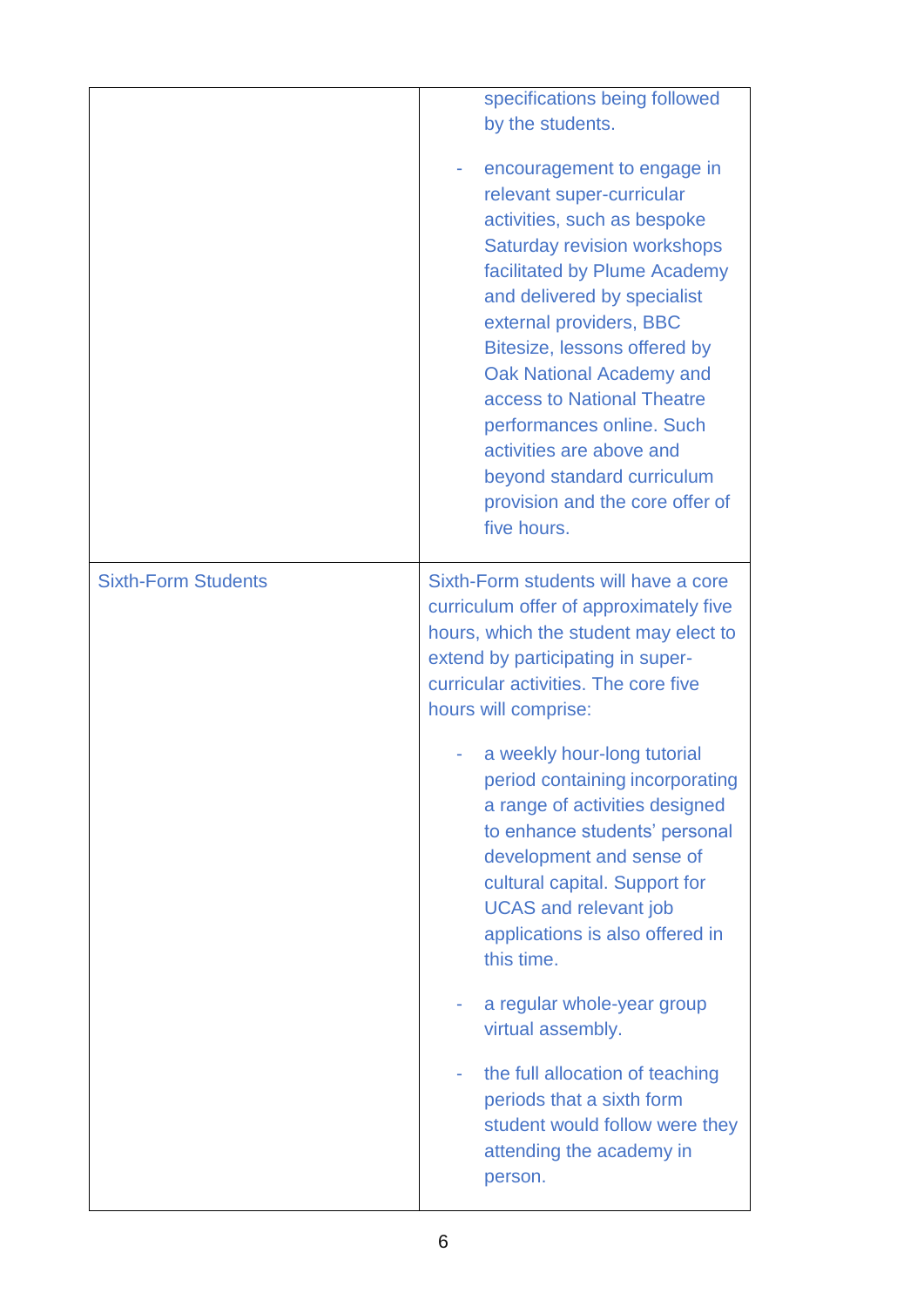| follow-up and home learning<br>activities related to the<br>specifications being followed<br>by the students.                                                                                                                                                                                                                                     |
|---------------------------------------------------------------------------------------------------------------------------------------------------------------------------------------------------------------------------------------------------------------------------------------------------------------------------------------------------|
| encouragement to engage in<br>relevant super-curricular<br>activities in each subject area,<br>such as recorded lectures in<br>specialist subject areas and<br>participation in university-level<br>open online courses (MOOCs).<br>Such activities are above and<br>beyond standard curriculum<br>provision and the core offer of<br>five hours. |

# **Accessing remote education**

### **How will my child access any online remote education you are providing?**

Students will learn remotely following their usual timetable using Microsoft Teams. Lessons will predominantly be live, but a small number will necessarily be recorded. Live Lessons will be approximately 45 minutes long. Students will follow their usual timetable. Recorded lessons will be posted in the class team area for students to access. These can be accessed using a variety of devices and technical support is available at [teamssupport@plume.essex.sch.uk.](mailto:teamssupport@plume.essex.sch.uk)

### **If my child does not have digital or online access at home, how will you support them to access remote education?**

We recognise that some pupils may not have suitable online access at home. We take the following approaches to support those pupils to access remote education: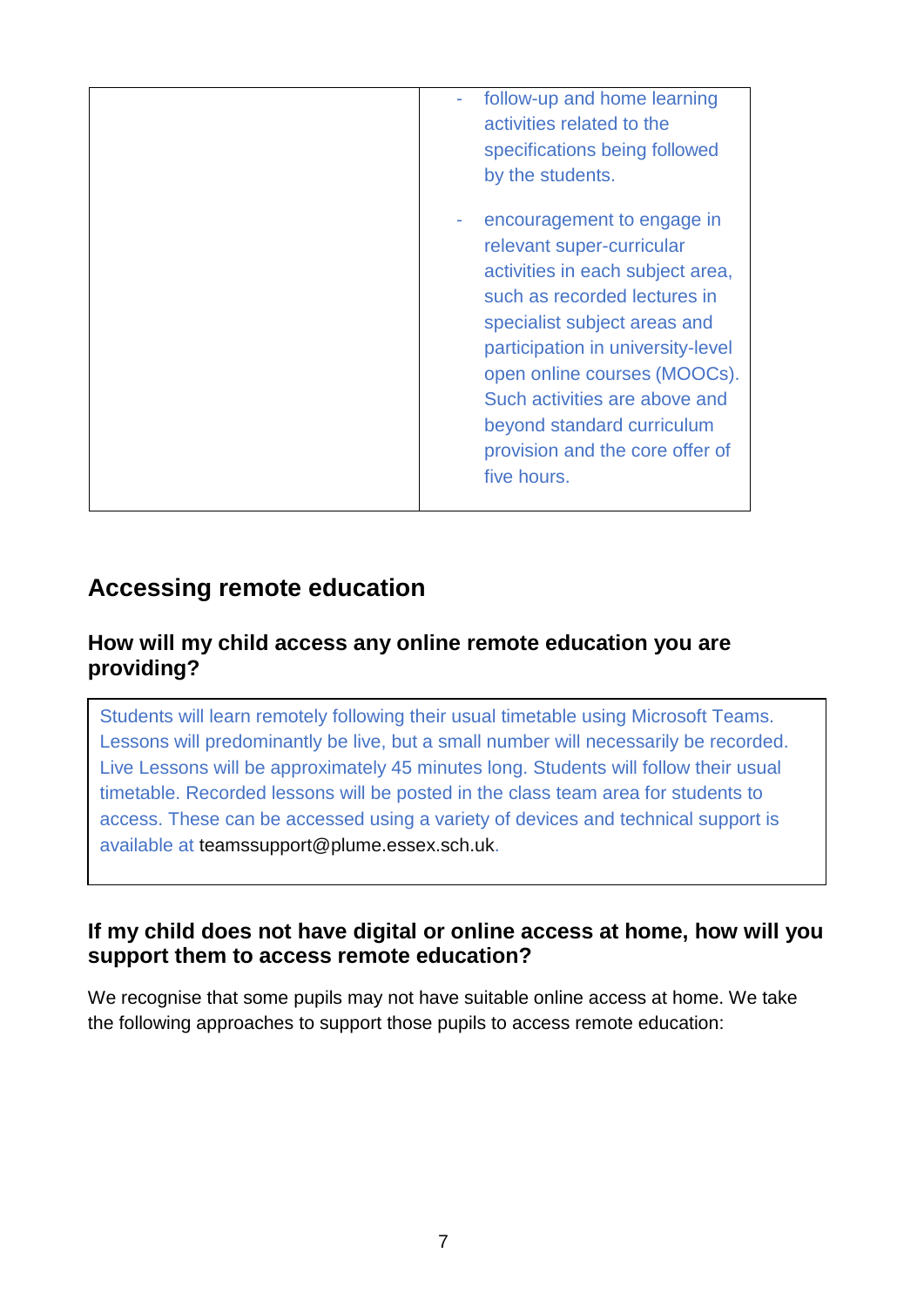All live lessons are recorded so they can be accessed after the scheduled time in the class team.

Should students not have access to a suitable device or have difficulty accessing wi-fi please contact [j.frost@plume.essex.sch.uk](mailto:j.frost@plume.essex.sch.uk) as it may be possible for the academy to loan technology, including laptops and routers.

Plume Academy is fortunate to have received -via central government and local authority schemes- a number of laptops and similar devices to loan to students for the purposes of being able to join online lessons remotely. It is also making every effort to deploy all of its available in-house resources to students in need of technology. These resources will be fairly allocated following a careful analysis of need. Where the number of students requesting a laptop exceeds the total number of available devices, a waiting list will be created, with laptops being reallocated as soon as they become available.

Where necessary, student work packs can be printed for students. These can then be returned to the academy by post or via Fambridge Road Student Reception to be distributed to the appropriate teacher. Please contact [j.frost@plume.essex.sch.uk](mailto:j.frost@plume.essex.sch.uk) should your child need printed work.

# **How will my child be taught remotely?**

We use a combination of the following approaches to teach pupils remotely:

#### This will include:

- live teaching (online lessons) via Microsoft Teams
- recorded teaching by the class teacher
- recorded teaching (e.g. Oak National Academy lessons, video/audio recordings made by teachers)
- commercially-available websites supporting the teaching of specific subjects or areas, including video clips or sequences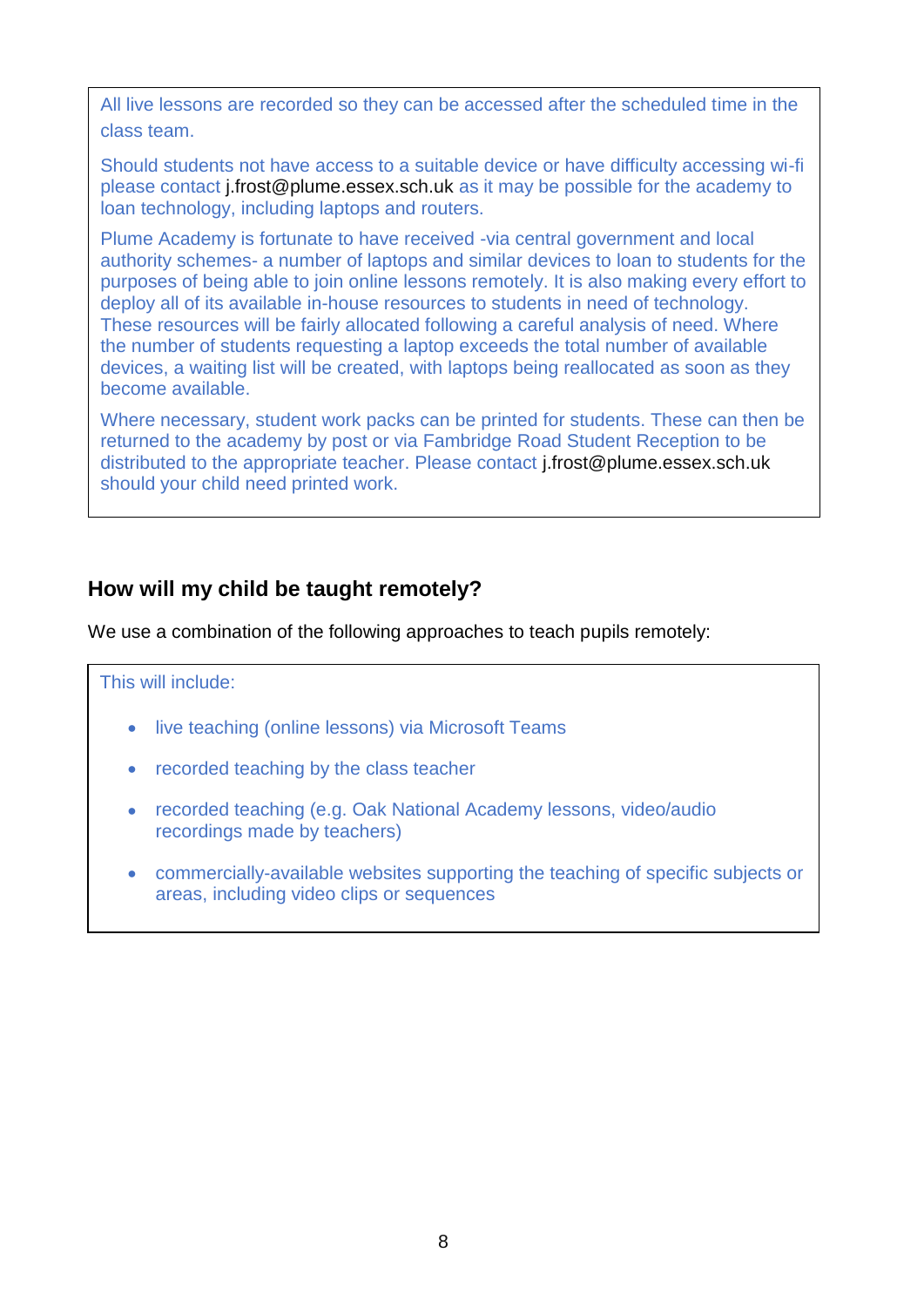# **Engagement and feedback**

### **What are your expectations for my child's engagement and the support that we as parents and carers should provide at home?**

Students should aim to attend every lesson including tutor time.

It is important for students to have a routine when working at home, and where possible a quiet space to work. In accessing online learning, being closer to the router and limiting other Wi-Fi usage can improve the reliability of internet connection. Students should be encouraged to safely shut down their computer or device atthe end of each working day. Restarting the computer regularly in this manner will also ensure optimum connectivity on Microsoft Teams.

Please do discuss your child's day of learning with them, and congratulate them on their efforts and their resilience in adapting to this relatively new way of learning. Parents can also greatly enhance their child's ability to concentrate by ensuring they remain well-hydrated throughout the day.

Lessons have been purposely shortened from one hour to approximately 45 minutes to facilitate student and staff wellbeing. Please do encourage your child to take a break from the computer screen when a lesson ends. Please do encourage them to spend some of their break times outside, and to take regular light exercise, observing the relevant government social distancing guidelines that are in place at the time.

The provision of paper, pens and files will also enhance your child's ability to learn. Students at key stage four and five can arrange an appointment, by telephoning the academy, to collect their books and files from our Fambridge Road Campus.

#### **How will you check whether my child is engaging with their work and how will I be informed if there are concerns?**

Student attendance and engagement will be monitored daily. Where there are attendance and/or engagement concerns, members of our pastoral support team will contact parents/carers to see how the academy can provide further support.

#### **How will you assess my child's work and progress?**

Feedback can take many forms and may not always mean extensive written comments for individual children. For example, whole-class feedback or quizzes marked automatically via digital platforms are also valid and effective methods, amongst many others. Our approach to feeding back on pupil work is as follows: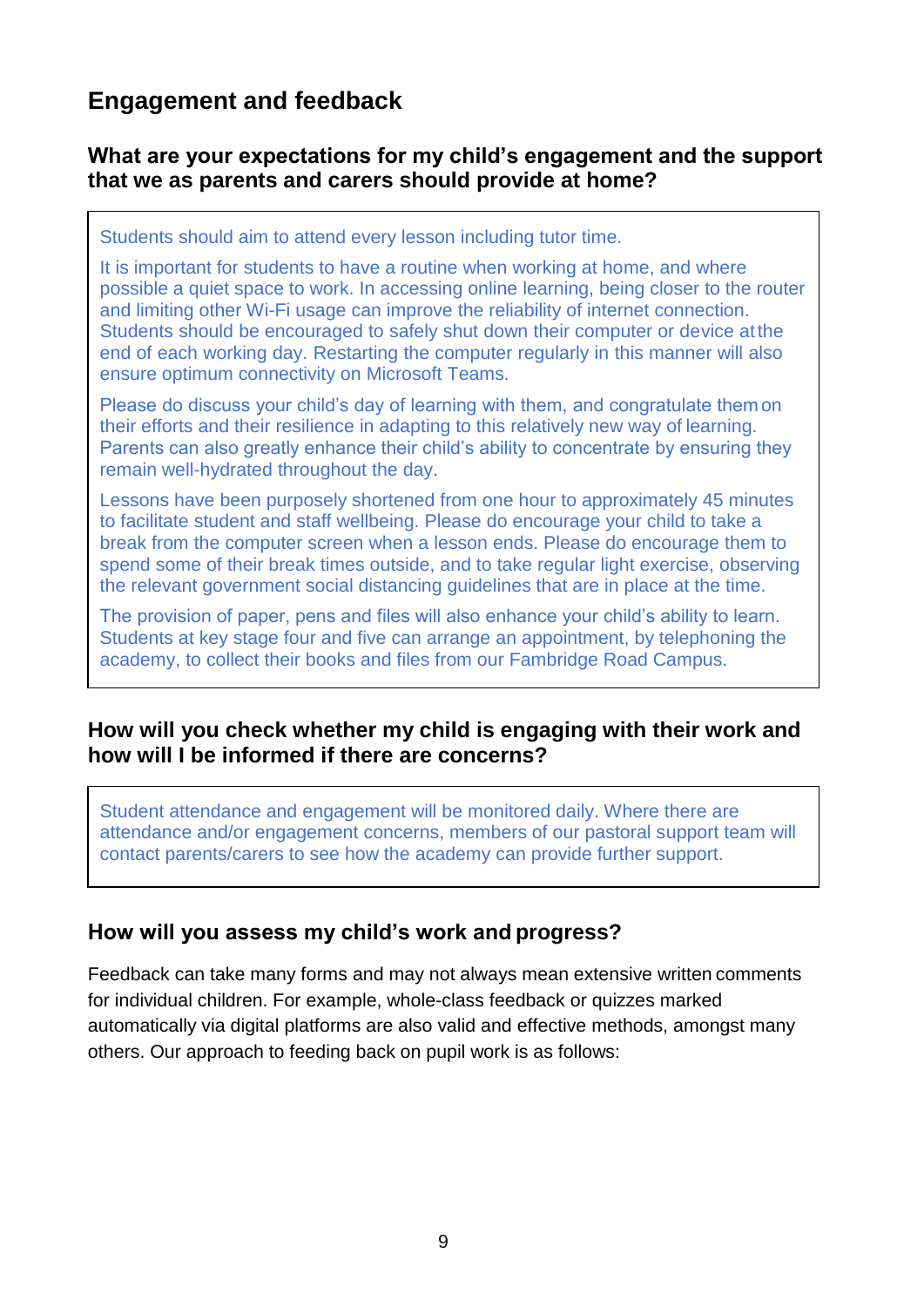- During online lessons whole-class feedback will provide opportunities for students to self-assess and there will be individual feedback via the chat feature or through polls and quizzes.
- Where appropriate, teachers may pose relevant questions and follow-up questions to individuals or groups to assess understanding.
- Where independent tasks are set, feedback will reflect the nature of the task and subject. Feedback will be timely and is designed to help pupils move their learning forwards as well as recognise the effort students have made.
- Individual faculties will also determine when whole-cohort assessment and feedback will take place. Assessment may be in the form of calendared mock examinations (such as at Key Stage Five) or class-based end of unit tests, which may be adapted from their usual format to better suit online provision. Additionally, faculties may decide as part of their policy to mark key classwork or homework tasks.
- In order to facilitate marking and assessment, the academy is current providing CPD opportunities to staff in online marking – introducing software such as OneNote and Whiteboard.FI.

# **Additional support for pupils with particular needs**

### **How will you work with me to help my child who needs additional support from adults at home to access remote education?**

We recognise that some pupils, for example some pupils with special educational needs and disabilities (SEND), may not be able to access remote education without support from adults at home. We acknowledge the difficulties this may place on families, and we will work with parents and carers to support

- Students who usually receive additional support in lessons will continue to receive this support online. Teaching Assistants will be supporting as usual during online lessons.
- Additional support lessons will be timetabled in core subjects for specific students, and the SEND team will communicate this support directly with parents and carers.
- Our full-time additional tutors in mathematics and English are also providing additional support to learners with particular needs and areas for development, particularly at key stage four and those re-sitting GCSEs at key stage five.

those pupils in the following ways:

# **Remote education for self-isolating pupils**

Where individual pupils need to self-isolate but the majority of their peer group